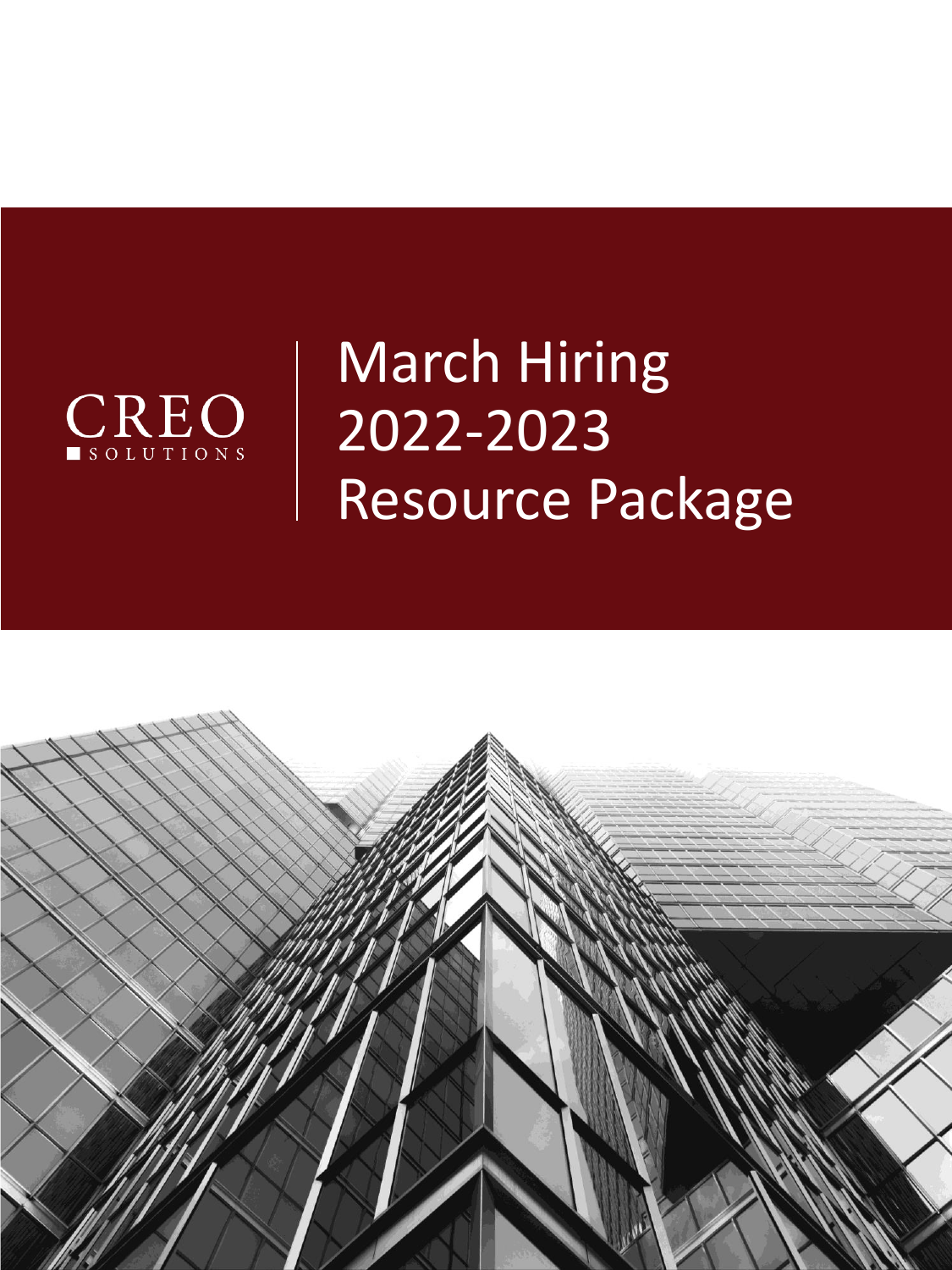# Introduction

# **Hiring Process**

CREO uses a two-round interview process in order to hire its consultants.

The first-round interview is 15 minutes, broken down into 5 minutes of behavioral questions and a 10-minute market sizing exercise. Some time is also left at the end for the candidate to ask the executive team any questions on their mind.

Between the first and second round, CREO will hold a Case Introduction session for all successful first-round candidates. The purpose of this will be to ensure candidates understand what to expect in the case interview. Interviewees will also be paired with a case buddy on CREO to help prepare them for the interview.

The second-round interview is 25- 30 minutes long and contains a mix of behavioral questions and a case exercise. The case exercise will involve a discussion between the interviewers and the candidate around a problem a business, a potential CREO client, is facing.

All second-round candidates will be notified of our decisions by March 22nd .

### **What We Look For**

#### *Problem Solving Ability*

• Almost all of CREO's work involves problem solving. Consultants need to be able to logically understand, structure, and solve problems.

#### *Creativity*

• To deliver value to clients, CREO consultants often need to come up with unique ideas and to think outside of the box.

#### *Initiative*

• CREO's success as an organization is a result of all members taking initiative on a regular basis. Regardless of seniority on the club, all members are encouraged to contribute new ideas for internal and external club matters.

#### *Character and Commitment*

• Most critical to the success of CREO consultants is a great work ethic, an ability to lead and work with teams, and a willingness to accept and grow from feedback.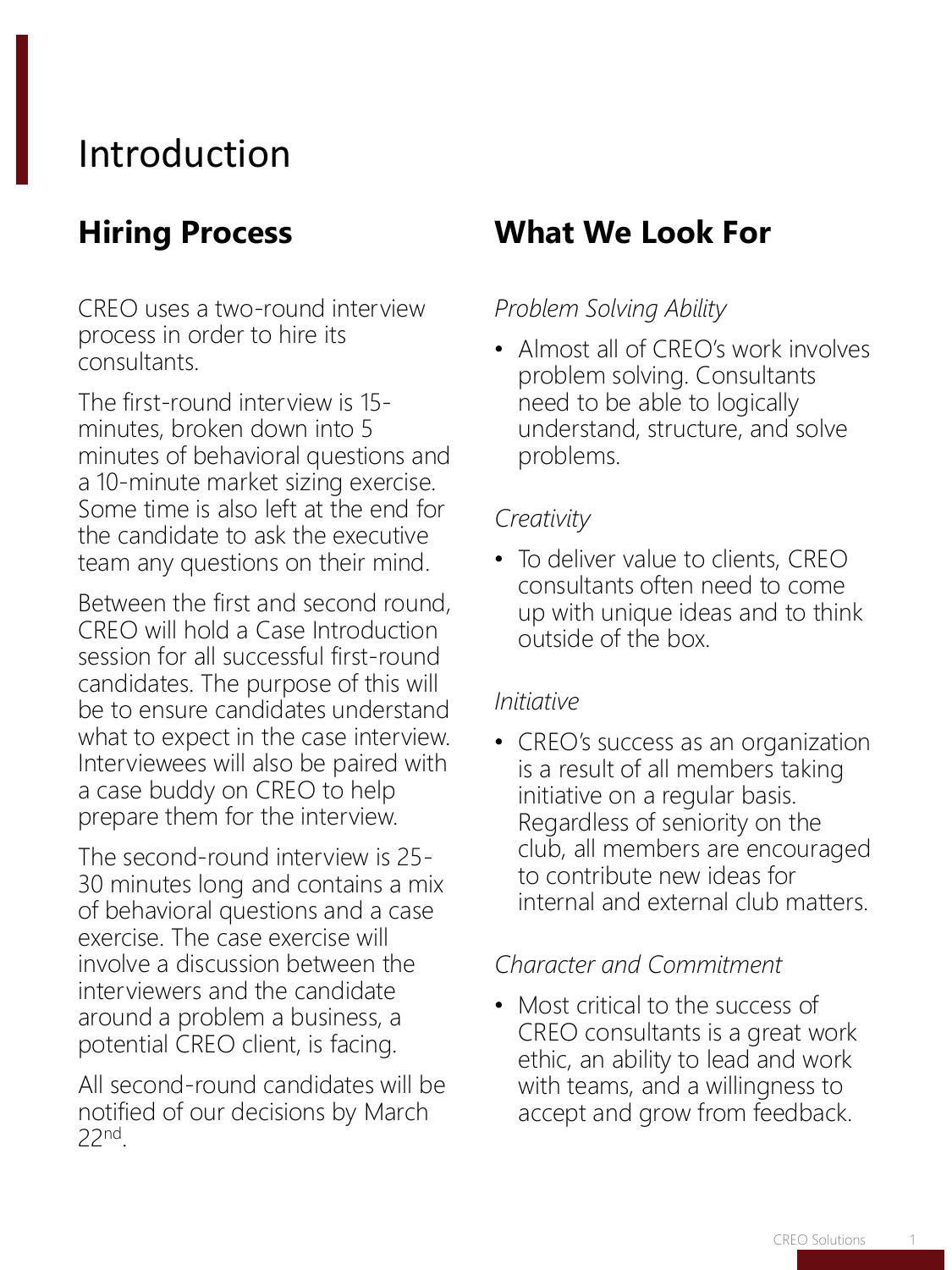# Behavioral Interview Questions

### **General Advice**

We encourage you to use the behavioral section of the interview to demonstrate the qualities listed before such as hard work, leadership, collaboration, and initiative.

No behavioral questions will seek to confuse candidates or to "trip them up" and will all focus on the executive trying to learn more about the candidate through their prior experiences.

To best communicate your stories, feel free to use common interview response structures such as the STAR method. Provide context for the situation you were in, discuss what your task was, explain what actions you took, and finally talk about the results that came from your actions.

Make sure not to ramble or take too long with a response, as this will degrade your answer.

The questions to the right are just example of the types of questions CREO asks. They may or may not be asked in your interview.

# **Sample Questions**

*Tell Me About Yourself.*

• Keep it short, no more than 1-2 minutes. Talk about 1-3 of your experiences or interests and very briefly touch on why you are interested in joining on CREO.

#### *Tell Me About a Time You Solved a Problem in a Team.*

• Talk about the team situation and task and focus on what you individually did within the team. Show that you can manage team dynamics.

#### *Tell Me About a Time You Took Initiative.*

• Discuss the situation at hand and what you did that was outside the scope of your assigned task. Explain why you decided to take initiative in that given situation.

#### *Tell Me About a Time You Struggled to Overcome an Obstacle.*

• Demonstrate your ability to preserve through a problem. Talk about what you were struggling with and what you did specifically to overcome the difficulty.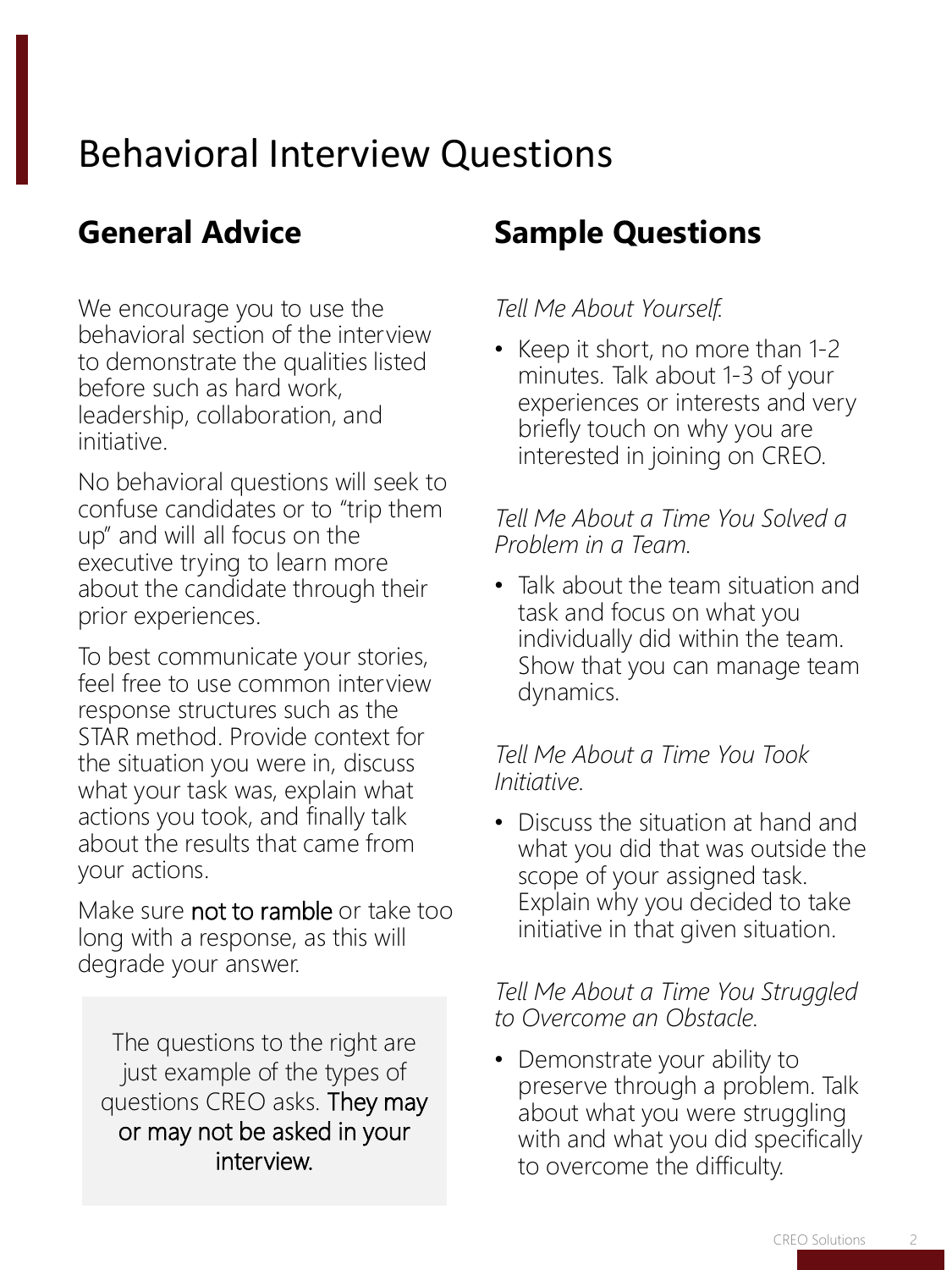# Marketing Sizing Questions

# **General Advice**

With the market sizing exercise, CREO wants to see candidates' ability to use logic to structure the problem and cover all major considerations, develop assumptions, and calculate a final answer. The 'Introduction to Market Sizing' deck on our website has a more detailed step-by-step explanation of market sizing but here are some things to keep in mind:

*Take Your Time:* Do not feel the need to rush into the problem and solve it as fast as possible. Take some time to think about how you want to structure the problem. While the market sizing discussion will be completely verbal, feel free to draw out a tree on paper to help you plan out your analysis. You *cannot* use a calculator, however.

*Explain Your Thinking:* Try to consistently explain what you are thinking in your head. The goal of the exercise is to understand how applicants think through problems, so it is critical that you consistently communicate. Hearing what you are doing can also help the interviewers steer you in the right direction.

*Sanity Check:* As you complete the market sizing activity, be sure to 'sanity check' your numbers. This means to take a step back and evaluate whether a certain number 'seems right'. Even if you sanity check your final answer and say that it seems to be completely off, it shows to the interviewers that you are aware of that and can use logic to identify potential issues.

*Use Round Numbers:* While we want to see that you can handle basic calculations, we don't need applicants to be math wizards or to do complex mental math. Use simple numbers and feel free to do calculations on paper. Whenever possible, round to easy to work with numbers (multiples of 2, 5, and 10).

*Explain Your Assumptions:* There are not right answers to these questions, but it is important that you explain the logic behind assumptions you make. For example, if the question asks about how many people in Canada own pets, you can even use personal experience (i.e., out of my 20 closest friends, 5 have dogs so around 25%). As long as you have logic and evidence backing your assumptions, you don't need to worry about your answer.